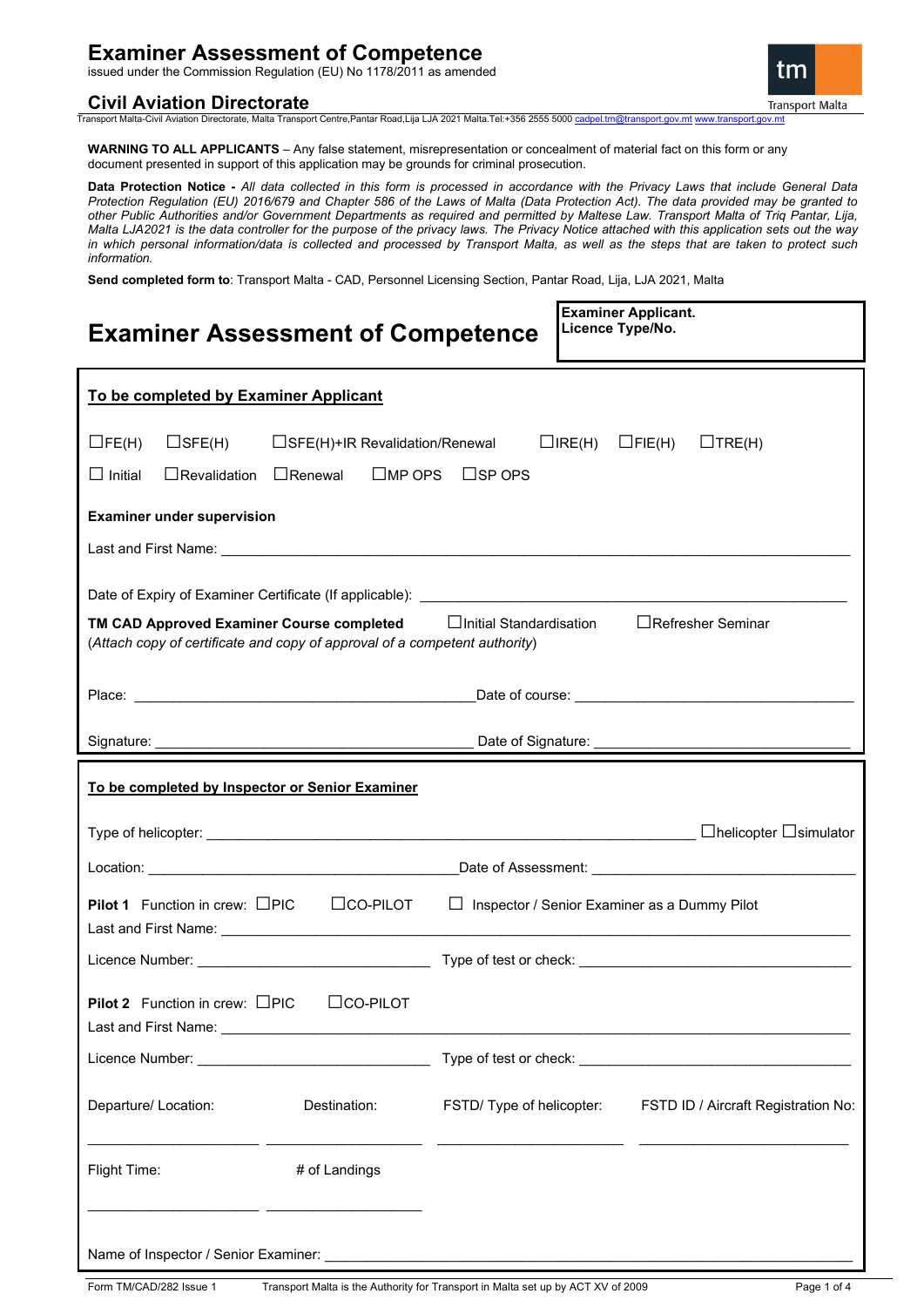issued under the Commission Regulation (EU) No 1178/2011 as amended

## **Civil Aviation Directorate**

Transport Malta-Civil Aviation Directorate, Malta Transport Centre,Pantar Road,Lija LJA 2021 Malta.Tel:+356 2555 5000 [cadpel.tm@transport.gov.mt](mailto:cadpel.tm@transport.gov.mt) [www.transport.gov.mt](http://www.transport.gov.mt/)

**Examiner Licence No.**

# **Examiners assessment of competence To be completed by a CAD-TM Inspector or a Senior Examiner authorised by CAD-TM 1) Briefing of candidate □Satisfactory □Unsatisfactory 2) Maintaining necessary level of communication with candidate □Satisfactory □Unsatisfactory 3) Assessment □Satisfactory □Unsatisfactory 4) Debriefing □Satisfactory □Unsatisfactory 5) Recording and Documentation □Satisfactory □Unsatisfactory 6) Knowledge of regulatory requirements associated with examiner function □Satisfactory □Unsatisfactory 7) General □Satisfactory □Unsatisfactory** I, being an inspector/senior examiner authorised by Transport Malta Civil Aviation Directorate certify that the applicant has conducted under my supervision the conduct of a skill test, or proficiency check in the examiner role for which privileges are sought, including briefing, conduct of the skill test, proficiency check or assessment of competence, and assessment of the person to whom the test, check or assessment is given, debriefing and recording documentation Result of the test: Revalidation New Expiry date: \_\_\_\_\_\_\_\_\_\_\_\_\_\_\_\_\_\_\_\_\_ **Inspector/Examiner** Last and First Name: \_\_\_\_\_\_\_\_\_\_\_\_\_\_\_\_\_\_\_\_\_\_\_\_\_\_\_\_\_\_\_\_\_ Certificate number: \_\_\_\_\_\_\_\_\_\_\_\_\_\_\_\_\_\_\_\_\_\_\_\_\_\_\_\_\_\_\_\_ Signature: \_\_\_\_\_\_\_\_\_\_\_\_\_\_\_\_\_\_\_\_\_\_\_\_\_\_\_\_\_\_\_\_\_\_\_\_\_\_\_\_\_ Date of Signature: \_\_\_\_\_\_\_\_\_\_\_\_\_\_\_\_\_\_\_\_\_\_\_\_\_\_\_\_\_\_\_\_\_ Remarks (*Add additional pages as required*) Remarks Remarks Remarks Remarks Remarks Remarks **PASS\* FAIL\* EXALUFER FAIL**\* **EXALUFER APPLICANT APPLICANT SIGNATURE:**

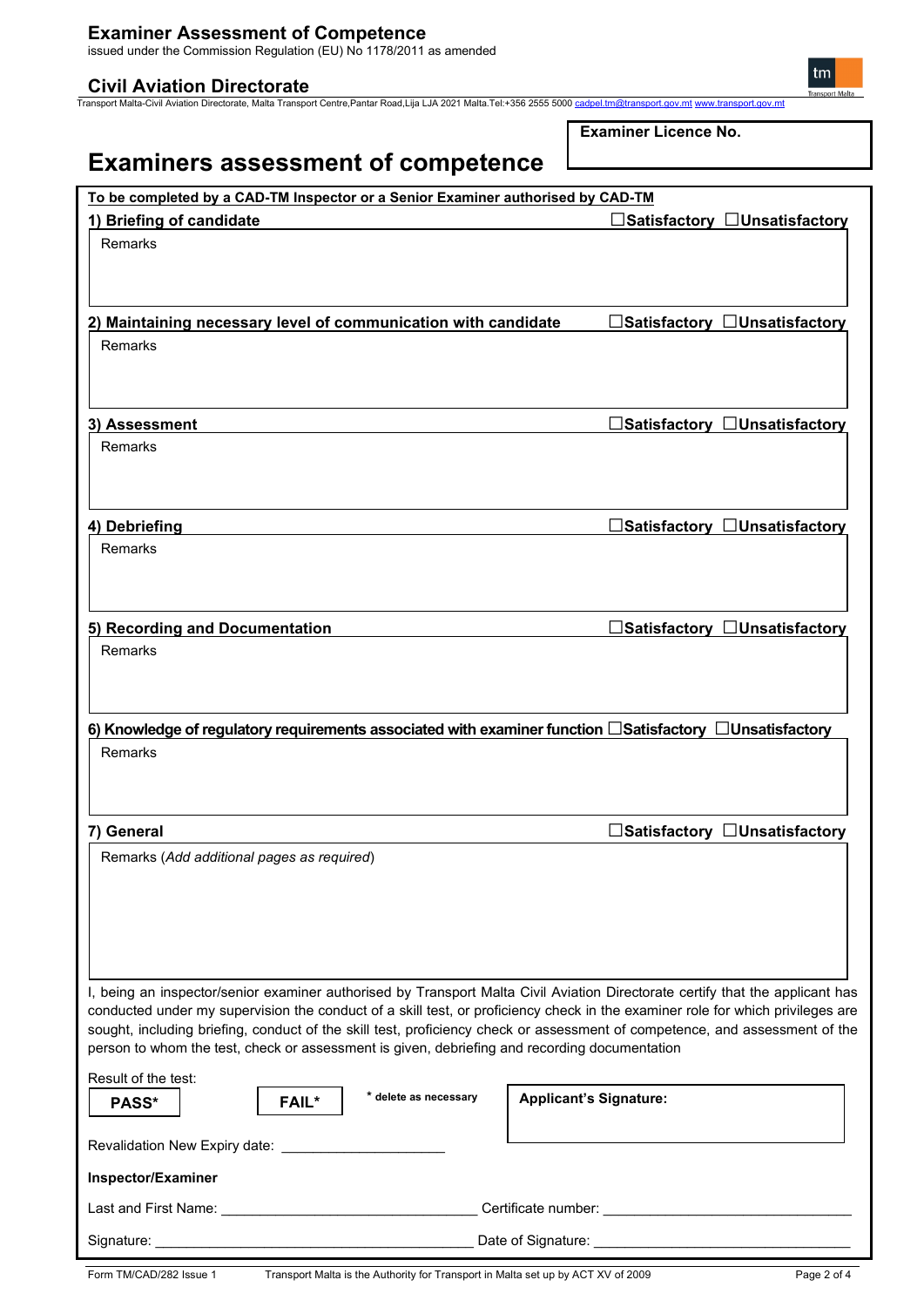## **Examiner Assessment of Competence**

issued under the Commission Regulation (EU) No 1178/2011 as amended

## **Civil Aviation Directorate**

Transport Malta-Civil Aviation Directorate, Malta Transport Centre,Pantar Road,Lija LJA 2021 Malta.Tel:+356 2555 5000 [cadpel.tm@transport.gov.mt](mailto:cadpel.tm@transport.gov.mt) [www.transport.gov.mt](http://www.transport.gov.mt/)

#### **Guidance**

#### **1) Briefing of candidate**

- the objective of the flight;
- licensing checks, as necessary;
- freedom for the 'candidate' to ask questions;
- operating procedures to be followed (e.g. operators manual);
- weather assessment;
- operating capacity of 'candidate' and examiner;
- aims to be identified by 'candidate';
- simulated weather assumptions (e.g. icing and cloud base);
- use of screens (if applicable);
- contents of exercise to be performed;
- agreed speed and handling parameters (e.g. V-speeds, bank angle, approach minima);
- use of  $R/T$ :
- respective roles of 'candidate' and examiner (e.g. during emergency);
- administrative procedures (e.g. submission of flight plan).
- *Mass and Balance*
- *Simulator Differences*
- *Simulator unserviceablility during exercise*
- *Use of A/P, F/D – manual flying requirements*
- *Task Sharing*

#### **2) Maintaining necessary level of communication with candidate**

- involvement of examiner in a MP operating environment;
- the need to give the 'candidate' precise instructions;
- responsibility for safe conduct of the flight;
- intervention by examiner, when necessary;
- use of screens;
- liaison with ATC and the need for concise, easily understood intentions;
- prompting the 'candidate' about required sequence of events (e.g. go-around);
- keeping brief, factual and unobtrusive notes.
- *Plan flight in real time*
- *Assessing technical/operational knowledge as well as handling skills*
- *Observing CRM skills, command authority, setting priorities, decision making, backup by non-flying pilot etc.*
- *Maintain role as examiner, providing ATC, cabin crew, maintenance as necessary otherwise does not interfere.*
- *Method of dealing with crew who are obviously having problems and situation worsening.*

#### **3) Assessment**

- The examiner applicant should refer to the flight test tolerances given in the relevant skill test
- Attention to questions from the 'candidate';
- give results of the test and any sections failed;
- give reasons for failure.

#### **4) Debriefing**

- Ability to conduct a fair, unbiased debriefing of the 'candidate' based on identifiable factual items, balance between friendliness and firmness
- advise the candidate on how to avoid or correct mistakes;
- mention any other points of criticism noted;
- give any advice considered helpful
- *Short and to the point*
- *No need to recap on everything that happened*
- Pick at most six or seven salient points, both positive and negative. Discuss how and why and indicate how performance can be improved.

#### **5) Recording and Documentation**

Ability to complete relevant records correctly:

- the relevant test or check form;
- licence entry:
- notification of failure form;
- relevant company forms where the examiner has privileges of conducting operator proficiency checks

#### **6) Knowledge of regulatory requirements associated with examiner function**

The examiner applicant should demonstrate to the inspector a satisfactory knowledge of the regulatory requirements associated with the function of an examiner

#### **7) General**

- **Personality**
- Situation awareness
- Technical knowledge
- **Leadership**
- Managerial skills
- Decision Making